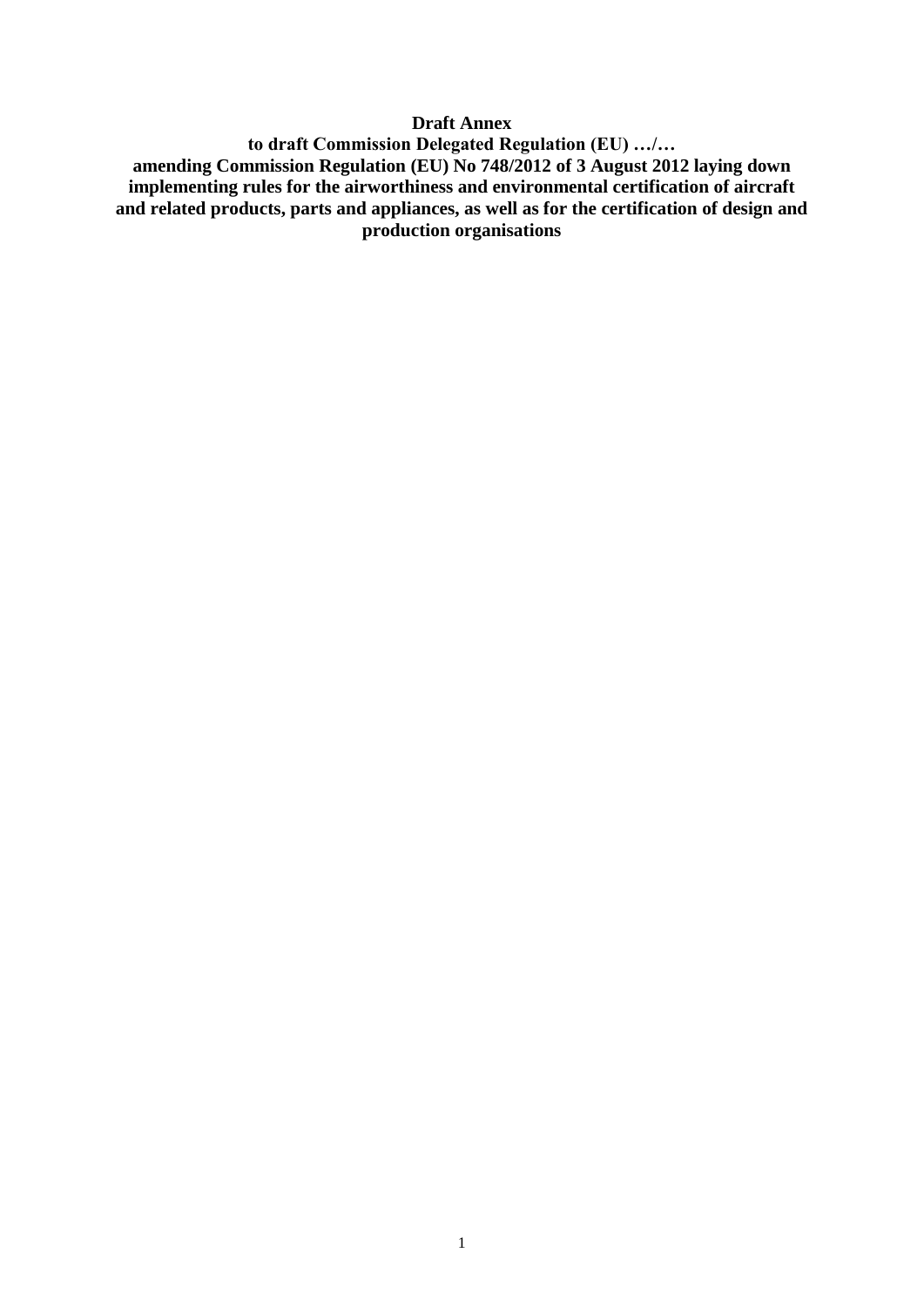### *ANNEX*

# **Amendments to Annex I (Part 21) to Commission Regulation (EU) No 748/2012**

### **1.** 'Section A' of the 'Contents' is replaced by the following:

### '*Contents*

21.1 General

### **SECTION A — TECHNICAL REQUIREMENTS** SUBPART A — GENERAL PROVISIONS

- 21.A.1 Scope
- 21.A.2 Undertaking by another person than the applicant for, or holder of, a certificate
- 21.A.3AFailures, malfunctions and defects
- 21.A.3B Airworthiness directives
- 21.A.4 Coordination between design and production
- 21.A.5 Record-keeping
- 21 A.6 Manuals
- 21.A.7 Instructions for continued airworthiness

# SUBPART B — TYPE-CERTIFICATES AND RESTRICTED TYPE-CERTIFICATES

- 21.A.11 Scope
- 21.A.13 Eligibility
- 21.A.14 Demonstration of capability
- 21.A.15 Application
- 21.A.19 Changes requiring a new type-certificate
- 21.A.20 Compliance with the type-certification basis and environmental protection requirements
- 21.A.21 Issue of a type-certificate
- 21.A.31 Type design
- 21.A.33 Inspection and tests
- 21.A.35 Flight tests
- 21.A.41 Type-certificate
- 21.A.44 Obligations of the holder
- 21.A.47 Transferability
- 21.A.51 Duration and continued validity
- *(SUBPART C — NOT APPLICABLE*)

SUBPART D — CHANGES TO TYPE-CERTIFICATES AND RESTRICTED TYPE-**CERTIFICATES**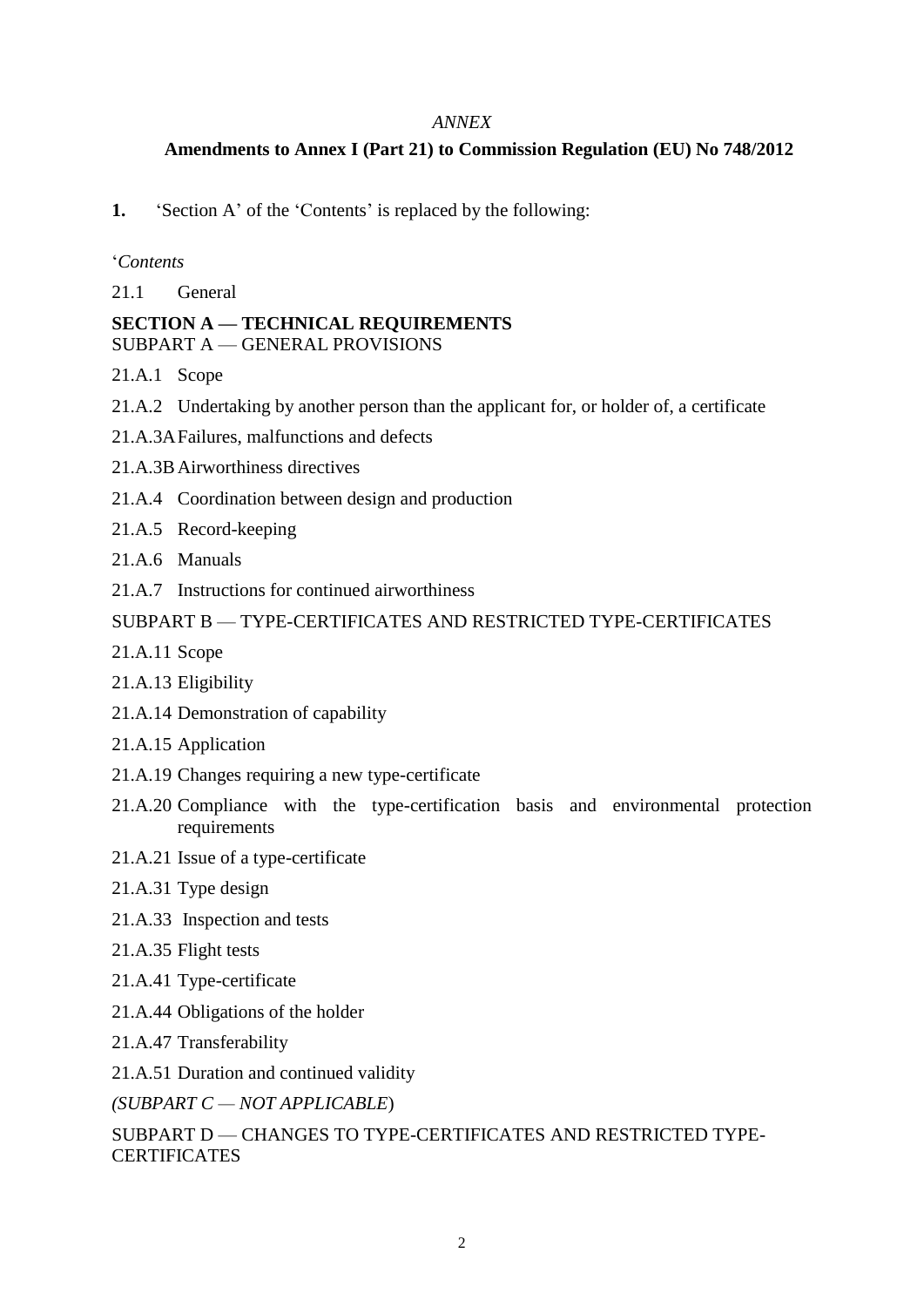21.A.90A Scope

- 21A.90B Standard changes
- 21.A.90C Stand-alone changes to the Instructions for Continued Airworthiness
- 21.A.91 Classification of changes in type design
- 21.A.92 Eligibility
- 21.A.93 Application
- 21.A.95 Requirements for the approval of a minor change
- 21.A.97 Requirements for the approval of a major change
- 21.A.101 Type-certification basis, operational suitability data certification basis and environmental protection requirements for a major change to a type-certificate
- 21.A.108 Availability of operational suitability data
- 21.A.109 Obligations and EPA marking

#### SUBPART E — SUPPLEMENTAL TYPE-CERTIFICATES

- 21.A.111 Scope
- 21.A.112A Eligibility
- 21.A.112B Demonstration of capability
- 21.A.113 Application for a supplemental type-certificate
- 21.A.115 Requirements for the approval of major changes in the form of a supplemental type-certificate
- 21.A.116 Transferability
- 21.A.117 Changes to that part of a product covered by a supplemental type-certificate
- 21.A.118A Obligations and EPA marking
- 21.A.118B Duration and continued validity
- 21.A.120B Availability of operational suitability data
- SUBPART F PRODUCTION WITHOUT PRODUCTION ORGANISATION APPROVAL
- 21.A.121 Scope
- 21.A.122 Eligibility
- 21.A.124 Application
- 21.A.125A Issue of a letter of agreement
- 21.A.125B Findings
- 21.A.125C Duration and continued validity
- 21.A.126 Production inspection system
- 21.A.127 Tests: aircraft
- 21.A.128 Tests: engines and propellers
- 21.A.129 Obligations of the manufacturer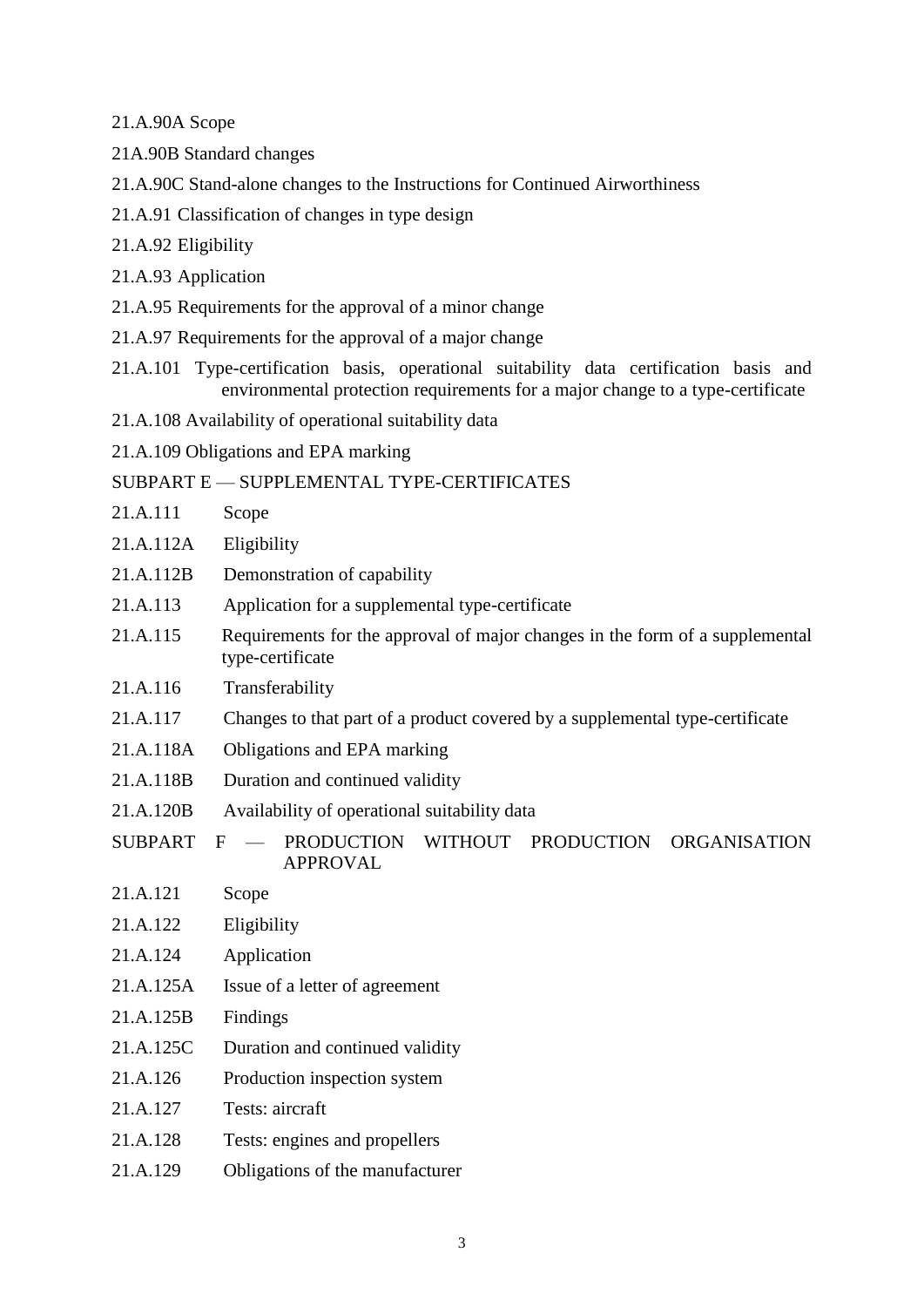# 21.A.130 Statement of conformity

# SUBPART G — PRODUCTION ORGANISATION APPROVAL

| 21.A.131       | Scope                                                                                                                                                         |
|----------------|---------------------------------------------------------------------------------------------------------------------------------------------------------------|
| 21.A.133       | Eligibility                                                                                                                                                   |
| 21.A.134       | Application                                                                                                                                                   |
| 21.A.135       | Issue of a production organisation approval                                                                                                                   |
| 21.A.139       | <b>Quality System</b>                                                                                                                                         |
| 21.A.143       | Exposition                                                                                                                                                    |
| 21.A.145       | Approval requirements                                                                                                                                         |
| 21.A.147       | Changes to the approved production organisation                                                                                                               |
| 21.A.148       | Change of location                                                                                                                                            |
| 21.A.149       | Transferability                                                                                                                                               |
| 21.A.151       | Terms of approval                                                                                                                                             |
| 21.A.153       | Changes to the terms of approval                                                                                                                              |
| 21.A.157       | Investigations                                                                                                                                                |
| 21.A.158       | Findings                                                                                                                                                      |
| 21.A.159       | Duration and continued validity                                                                                                                               |
| 21.A.163       | Privileges                                                                                                                                                    |
| 21.A.165       | Obligations of the holder                                                                                                                                     |
| <b>SUBPART</b> | <b>CERTIFICATES</b><br><b>AND</b><br><b>RESTRICTED</b><br>OF<br><b>AIRWORTHINESS</b><br>H<br>$\overline{\phantom{m}}$<br><b>CERTIFICATES OF AIRWORTHINESS</b> |
| 21.A.171       | Scope                                                                                                                                                         |
| 21.A.172       | Eligibility                                                                                                                                                   |
| 21.A.173       | Classification                                                                                                                                                |
| 21.A.174       | Application                                                                                                                                                   |
| 21.A.175       | Language                                                                                                                                                      |
| 21.A.177       | Amendment or modification                                                                                                                                     |
| 21.A.179       | Transferability and reissuance within Member States                                                                                                           |
| 21.A.180       | Inspections                                                                                                                                                   |
| 21.A.181       | Duration and continued validity                                                                                                                               |
| 21.A.182       | Aircraft identification                                                                                                                                       |
|                | <b>SUBPART I - NOISE CERTIFICATES</b>                                                                                                                         |
| 21.A.201       | Scope                                                                                                                                                         |
|                |                                                                                                                                                               |

21.A.203 Eligibility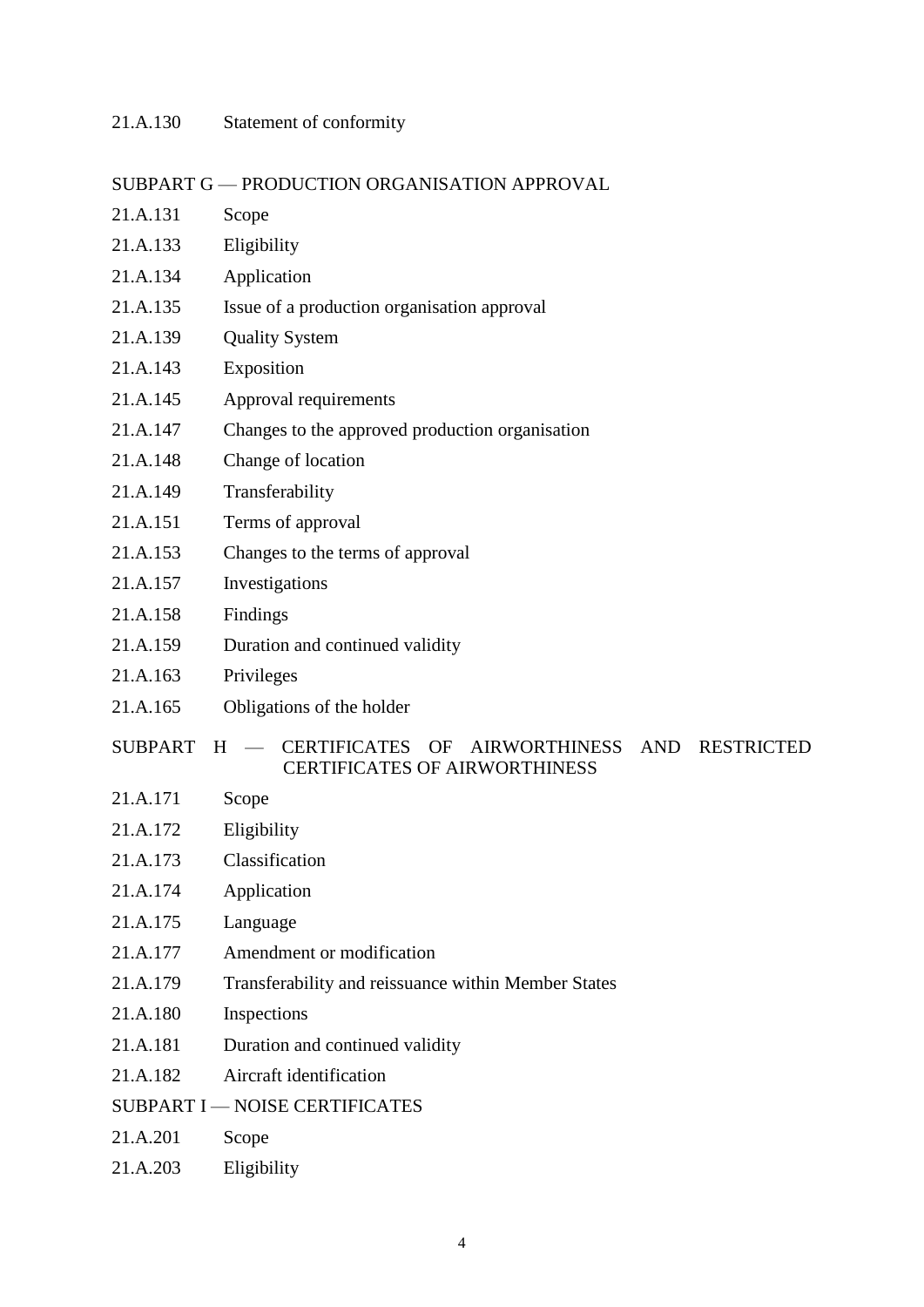| 21.A.204                                 | Application                                              |  |
|------------------------------------------|----------------------------------------------------------|--|
| 21.A.207                                 | Amendment or modification                                |  |
| 21.A.209                                 | Transferability and reissuance within Member States      |  |
| 21.A.210                                 | Inspections                                              |  |
| 21.A.211                                 | Duration and continued validity                          |  |
| SUBPART J - DESIGN ORGANISATION APPROVAL |                                                          |  |
| 21.A.231                                 | Scope                                                    |  |
| 21.A.233                                 | Eligibility                                              |  |
| 21.A.234                                 | Application                                              |  |
| 21.A.235                                 | Issue of a design organisation approval                  |  |
| 21.A.239                                 | Design assurance system                                  |  |
| 21.A.243                                 | Data                                                     |  |
| 21.A.245                                 | Approval requirements                                    |  |
| 21.A.247                                 | Changes in the design assurance system                   |  |
| 21.A.249                                 | Transferability                                          |  |
| 21.A.251                                 | Terms of approval                                        |  |
| 21.A.253                                 | Changes to the terms of approval                         |  |
| 21.A.257                                 | Investigations                                           |  |
| 21.A.258                                 | Findings                                                 |  |
| 21.A.259                                 | Duration and continued validity                          |  |
| 21.A.263                                 | Privileges                                               |  |
| 21.A.265                                 | Obligations of the holder                                |  |
|                                          | SUBPART K - PARTS AND APPLIANCES                         |  |
| 21.A.301                                 | Scope                                                    |  |
| 21.A.303                                 | Compliance with applicable requirements                  |  |
| 21.A.305                                 | Approval of parts and appliances                         |  |
| 21.A.307                                 | The eligibility of parts and appliances for installation |  |
|                                          | $(SUBPART L - NOT APPLICATION)$                          |  |
| <b>SUBPART M - REPAIRS</b>               |                                                          |  |
| 21.A.431A                                | Scope                                                    |  |
| 21A.431B                                 | Standard repairs                                         |  |
| 21.A.432A                                | Eligibility                                              |  |

- 21.A.432B Demonstration of capability
- 21.A.432C Application for a repair design approval
- 21.A.433 Requirements for the approval of a repair design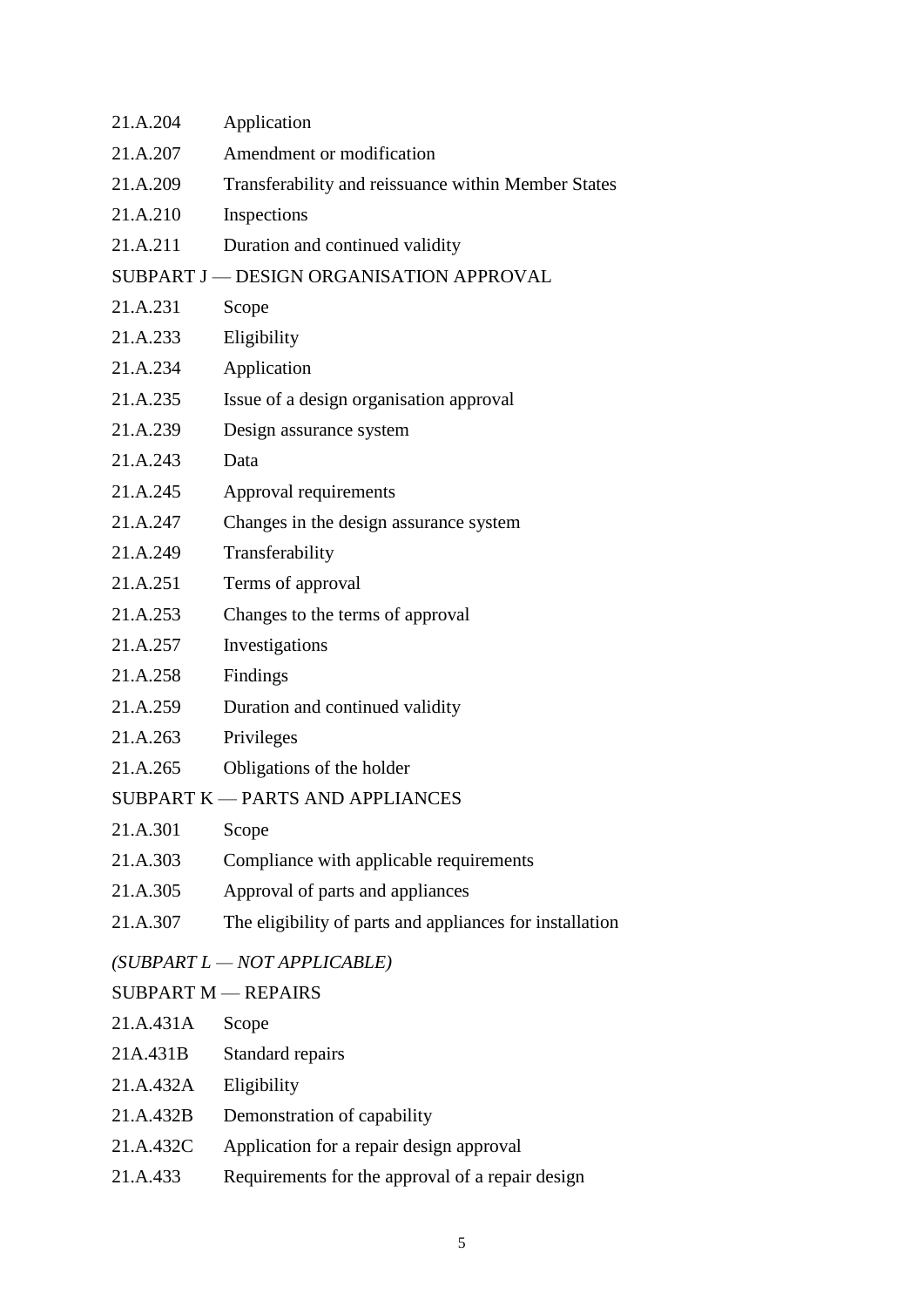- 21.A.435 Classification and approval of repair designs
- 21.A.439 Production of repair parts
- 21.A.441 Repair embodiment
- 21.A.443 Limitations
- 21.A.445 Unrepaired damage
- 21.A.451 Obligations and EPA marking

### *(SUBPART N — NOT APPLICABLE)*

SUBPART O — EUROPEAN TECHNICAL STANDARD ORDER AUTHORISATIONS

- 21.A.601 Scope
- 21.A.602A Eligibility
- 21.A.602B Demonstration of capability
- 21.A.603 Application
- 21.A.604 ETSO Authorisation for an Auxiliary Power Unit (APU)
- 21.A.605 Data requirements
- 21.A.606 Requirements for the issuance of an ETSO authorisation
- 21.A.607 ETSO authorisation privileges
- 21.A.608 Declaration of design and performance (DDP)
- 21.A.609 Obligations of holders of ETSO authorisations
- 21.A.610 Approval for deviation
- 21.A.611 Design changes
- 21.A.615 Inspection by the Agency
- 21.A.619 Duration and continued validity
- 21.A.621 Transferability
- SUBPART P PERMIT TO FLY
- 21.A.701 Scope
- 21.A.703 Eligibility
- 21.A.705 Competent authority
- 21.A.707 Application for a permit to fly
- 21.A.708 Flight conditions
- 21.A.709 Application for the approval of flight conditions
- 21.A.710 Approval of flight conditions
- 21.A.711 Issue of a permit to fly
- 21.A.713 Changes
- 21.A.715 Language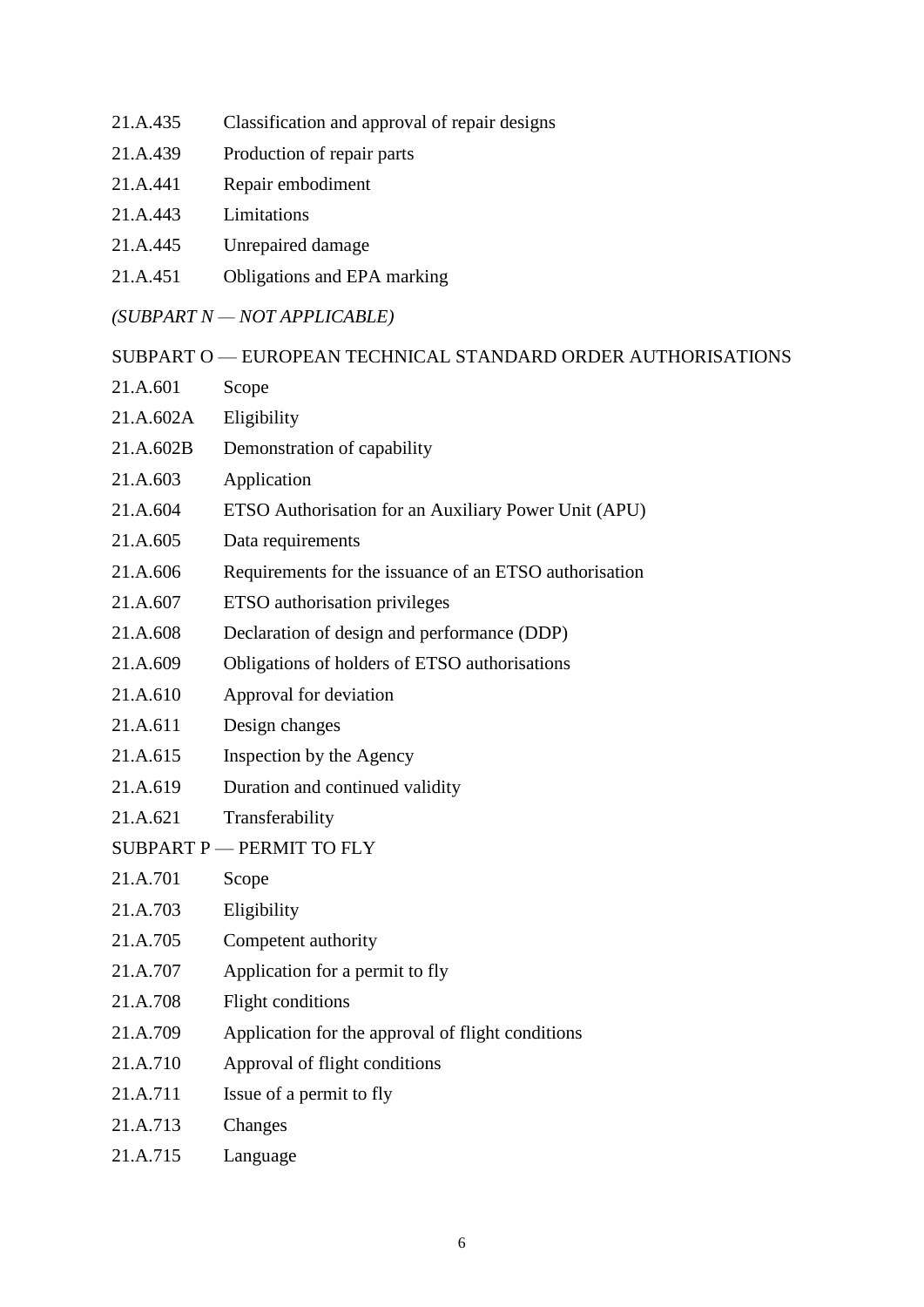| 21.A.719                                                     | Transferability                              |  |
|--------------------------------------------------------------|----------------------------------------------|--|
| 21.A.721                                                     | Inspections                                  |  |
| 21.A.723                                                     | Duration and continued validity              |  |
| 21.A.725                                                     | Renewal of a permit to fly                   |  |
| 21.A.727                                                     | Obligations of the holder of a permit to fly |  |
| 21.A.729                                                     | Record-keeping                               |  |
| SUBPART Q — IDENTIFICATION OF PRODUCTS, PARTS AND APPLIANCES |                                              |  |
| 21.A.801                                                     | Identification of products                   |  |
| 21.A.803                                                     | Handling of identification data              |  |
| 21.A.804                                                     | Identification of parts and appliances       |  |
| 21.A.805                                                     | Identification of critical parts             |  |
| 21.A.807                                                     | Identification of ETSO articles'             |  |

**2.** The following points 21.A.5 to 21.A.7 are inserted:

# '**21.A.5 Record-keeping**

All relevant design information, drawings and test reports, including inspection records for the product or article tested for the purpose of certification, shall be held by the holder of a type-certificate, restricted type-certificate, supplemental type-certificate, design change or repair design approval or of an ETSO authorisation at the disposal of the Agency and shall be retained in order to provide the information necessary to ensure the continued airworthiness, continued validity of the operational suitability data and continued compliance with the applicable environmental protection requirements of the product or the article.

# **21.A.6 Manuals**

The holder of a type-certificate, restricted type-certificate, or supplemental typecertificate shall produce, maintain and update master copies of all manuals or variations in the manuals required by the applicable type-certification basis, the applicable operational suitability data certification basis and the environmental protection requirements for the product or article, and provide copies, on request, to the Agency.

# **21.A.7 Instructions for continued airworthiness**

(a) The holder of a type-certificate, restricted type-certificate, supplemental typecertificate, design change or repair design approval shall develop or reference the instructions which are necessary for ensuring that the airworthiness standard related to the aircraft type and any associated part is maintained throughout the operational life of the aircraft, when demonstrating compliance with the applicable type-certification basis in accordance with point 21.B.80.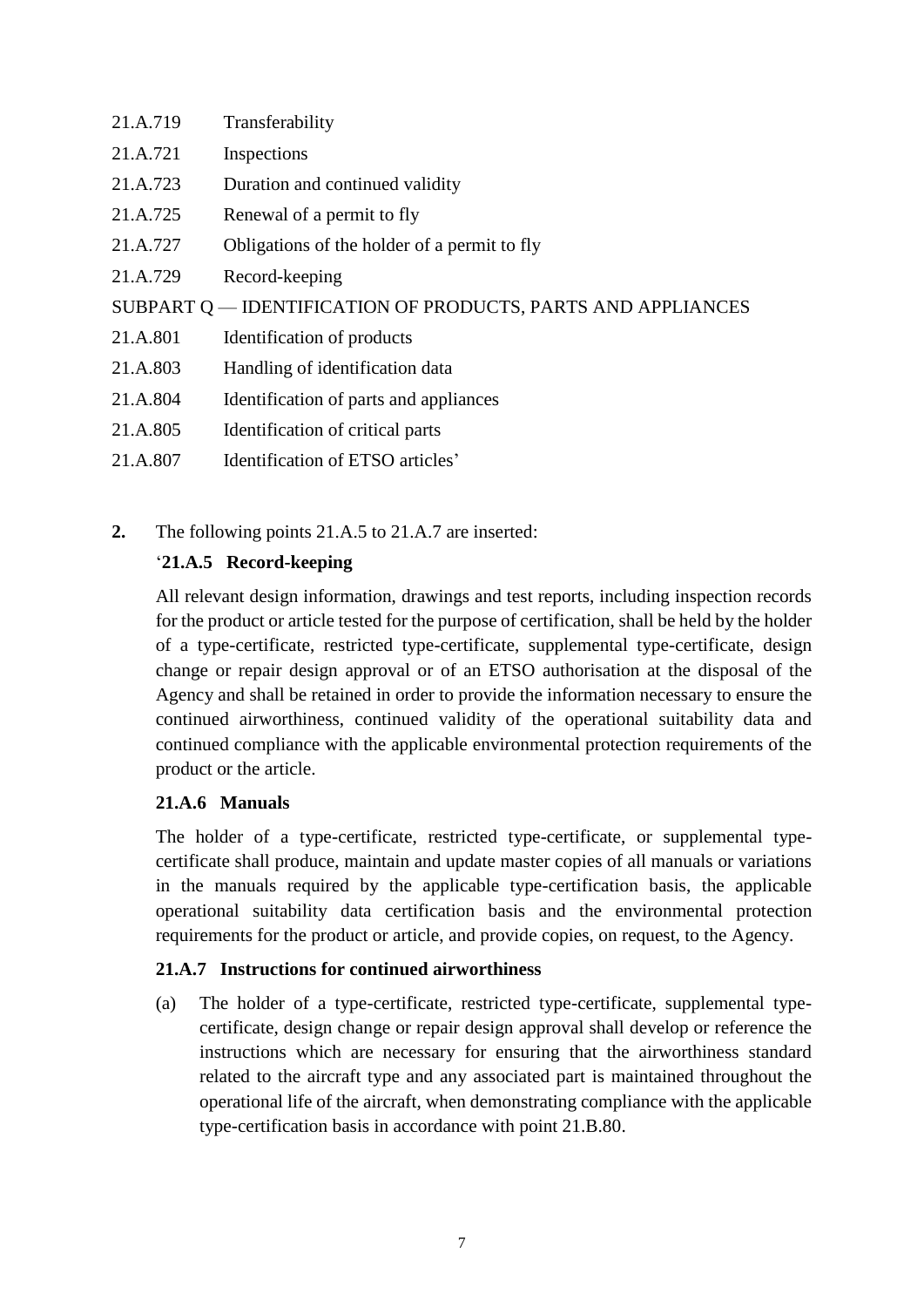- (b) At least one set of complete instructions for continued airworthiness shall be provided by the holder of:
	- 1. a type-certificate or restricted type-certificate to each known owner of one or more products upon its delivery or upon the issuance of the first certificate of airworthiness or restricted certificate of airworthiness for the affected aircraft, whichever occurs later
	- 2. a supplemental type-certificate or design change approval to all known operators of the product affected by the change upon the release to service of the modified product,
	- 3. a repair design approval to all known operators of the product affected by the repair upon the release to service of the product in which the repair design is embodied. The repaired product, part or appliance may be released into service before the related instructions for continued airworthiness have been completed, but this shall be for a limited service period, and in agreement with the Agency.

Thereafter, those design approval holders shall make those instructions available on request to any other person required to comply with those instructions.

- (c) By way of derogation from paragraph (b), the type-certificate holder or restricted type-certificate holder may delay the availability of a part of the instructions for continued airworthiness, dealing with long lead accomplishment instructions of a scheduled nature, until after the product or modified product has entered into service, but shall make those instructions available before the use of this data is required for the product or modified product.
- (d) The design approval holder, who is required to provide instructions for continued airworthiness in accordance with paragraph (b), shall also make available changes to those instructions to all known operators of the product affected by the change and, on request, to any other person required to comply with those changes. That design approval holder shall demonstrate to the Agency, on request, the adequacy of the process of making changes to the instructions for continued airworthiness available in accordance with this paragraph.'
- **3.** Point 21.A.41 is replaced by the following:

# '**21.A.41 Type-certificate**

The type-certificate and restricted type-certificate shall include the type design, the operating limitations, the instructions for continued airworthiness, the type-certificate data sheet for airworthiness and emissions, the applicable type-certification basis, and environmental protection requirements with which the Agency records compliance, and any other conditions or limitations prescribed for the product in the applicable certification specifications and environmental protection requirements. The aircraft typecertificate and restricted type-certificate shall include in addition the applicable operational suitability data certification basis, the operational suitability data and the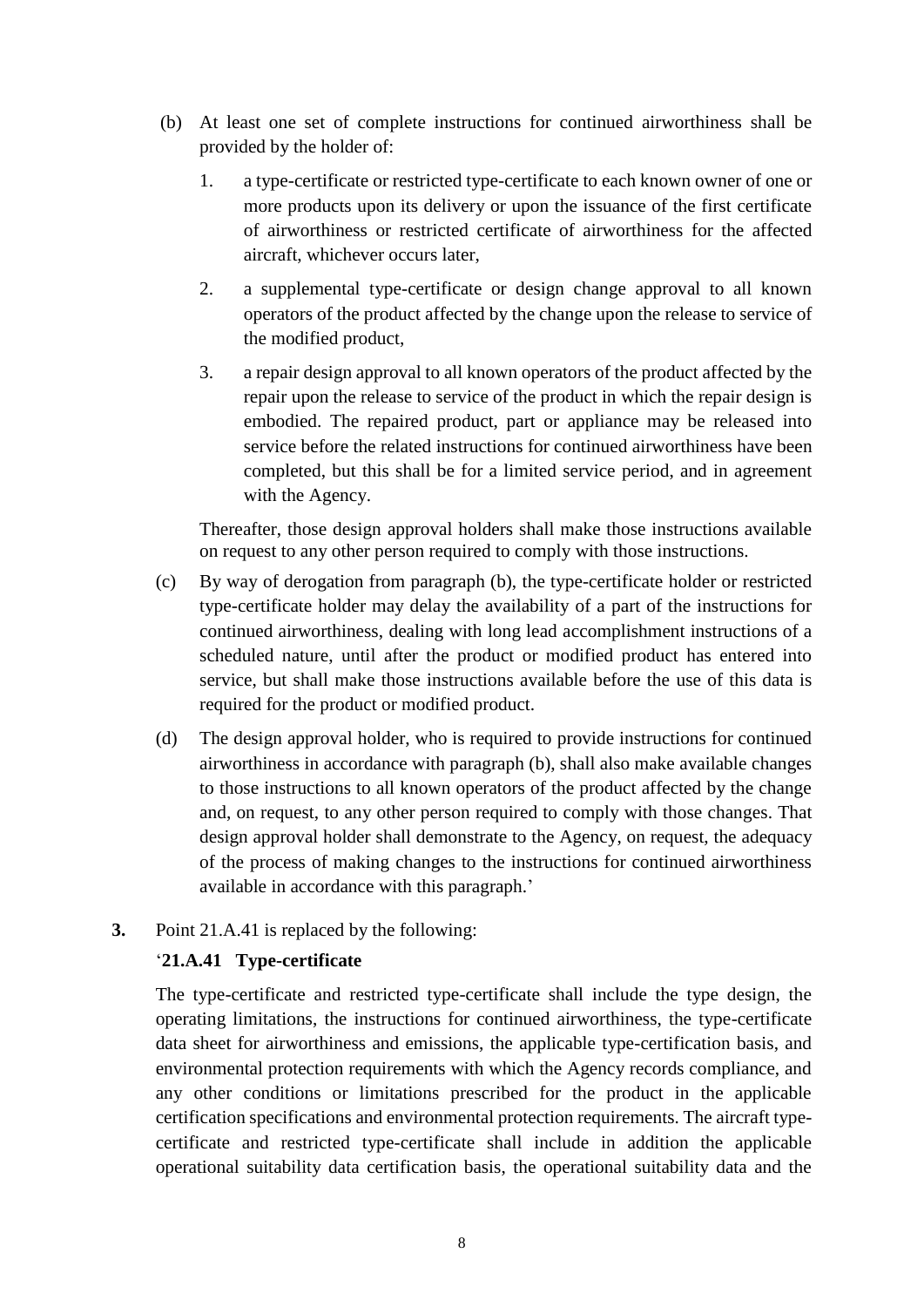type-certificate data sheet for noise. The aircraft type-certificate and restricted typecertificate data sheet shall include the record of  $CO<sub>2</sub>$  emissions compliance and the engine type-certificate data sheet shall include the record of exhaust emissions compliance.'

- **4.** In point 21.A.44, point (a) is replaced by the following:
	- '(a) undertake the obligations laid down in points 21.A.3A, 21.A.3B, 21.A.4, 21.A.5, 21.A.6, 21.A.7 and 21.A.62; and, for this purpose, shall continue to meet the qualification requirements for eligibility under point 21.A.14; and'
- **5.** Points 21.A.55, 21.A.57 and 21.A.61 are deleted.
- **6.** In point 21.A.90B, point 2 is replaced by the following:
	- '2. that follow design data included in the certification specifications issued by the Agency, containing acceptable methods, techniques and practices for carrying out and identifying standard changes, including the associated instructions for continued airworthiness; and'
- **7.** The following point 21.A.90C is inserted:

### '**21.A.90C Stand-alone changes to the Instructions for Continued Airworthiness**

- (a) Stand-alone changes to the instructions for continued airworthiness are changes that are not directly prepared as a result of a change to the type design or repair design.
- (b) Stand-alone changes to the instructions for continued airworthiness can only be made by the holder of the design approval for which those instructions have been established.
- (c) Points 21.A.91 to 21.A.109 shall not apply to stand-alone changes to the instructions for continued airworthiness that:
	- 1. do not affect the airworthiness limitations section of the instructions for continued airworthiness, and
	- 2. do not require the design approval holder to perform any additional demonstration of compliance with the certification basis.
- (d) Stand-alone changes to the instructions for continued airworthiness referred to in paragraph (c) shall be approved by the design approval holder under procedures agreed with the Agency.'
- **8.** Points 21.A.105 and 21.A.107 are deleted.
- **9.** In point 21.A.109, point (a) is replaced by the following:
	- '(a) undertake the obligations laid down in points 21.A.4, 21.A.5, 21.A.7 and 21.A.108; and'
- **10.** In point 21.A.118A, point (a)(1) is replaced by the following: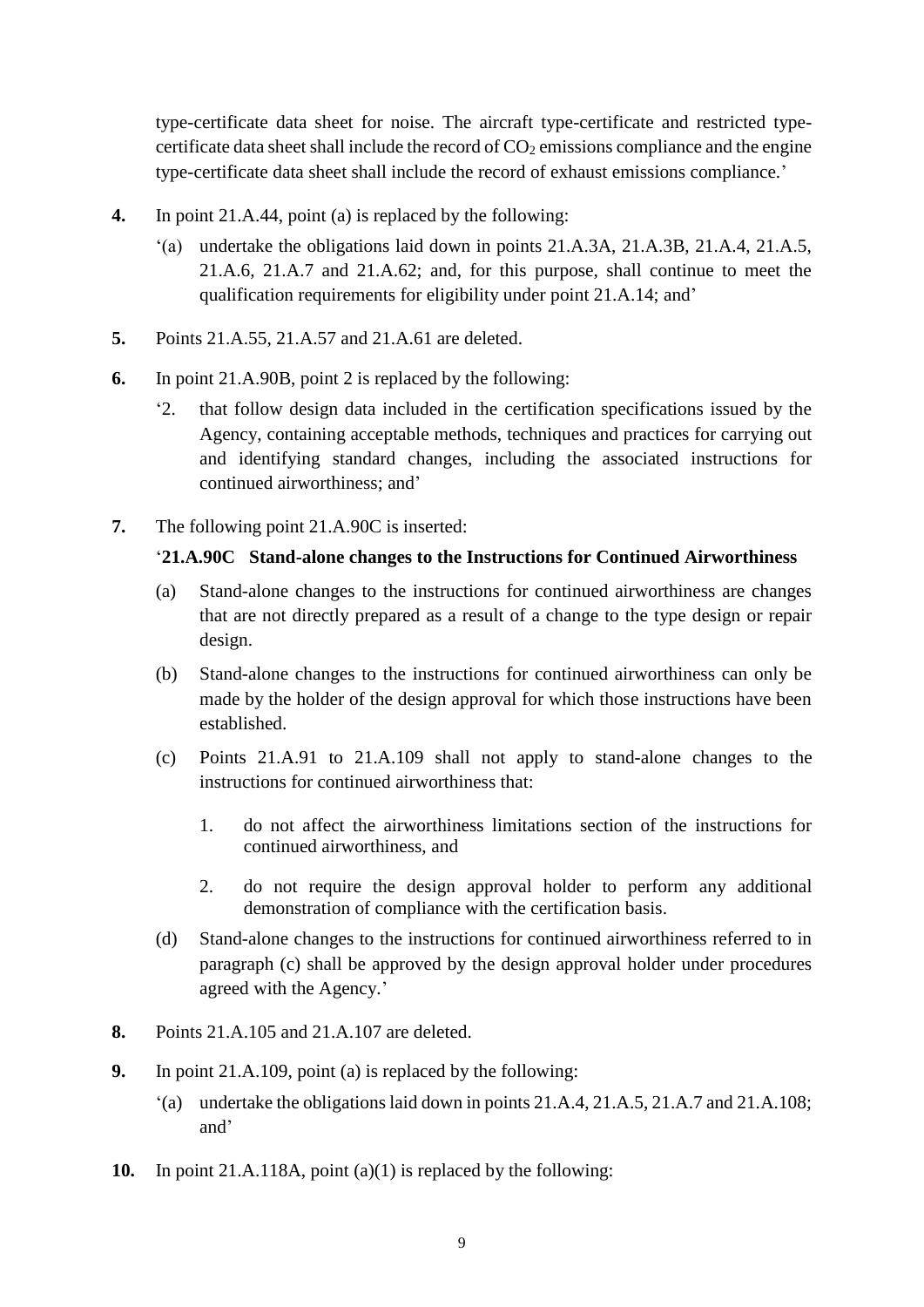- '1. laid down in points 21.A.3A, 21.A.3B, 21.A.4, 21.A.5, 21.A.6, 21.A.7, and 21.A.120B;'
- **11.** Points 21.A.119 and 21.A.120A are deleted.
- **12.** Point 21.A.307 is replaced by the following:

### '**21.A.307 The eligibility of parts and appliances for installation**

- (a) A part or appliance is eligible for installation in a type-certified product when it is in a condition for safe operation, marked in accordance with Subpart Q and accompanied by an authorised release certificate (EASA Form 1), certifying that the item was manufactured in conformity with approved design data.
- (b) By way of derogation from paragraph (a), the following parts or appliances do not need to be accompanied by an EASA Form 1 in order to be eligible for installation in a type-certified product, provided that the conditions in paragraph (c) are met:
	- (1) a standard part;
	- (2) in the case of ELA1 or ELA2 aircraft, a part or appliance that is:
		- (i) not life limited, nor part of the primary structure, nor part of the flight controls;
		- (ii) identified for installation in the specific aircraft; and
		- (iii) to be installed in an aircraft for which the owner has verified compliance with the applicable conditions in (i) and (ii), and has accepted responsibility for this compliance;
	- (3) a part or appliance for which the consequences of a non-conformity with its approved design data has a negligible safety effect on the product and which is identified as such by the holder of the design approval in the instructions for continued airworthiness. In order to determine the safety effects of a nonconforming part or appliance, the design approval holder may establish in the instructions for continued airworthiness specific verification activities to be conducted by the installer of the part or appliance on the product;
	- (4) in the case of the embodiment of a standard change in accordance with point 21.A.90B or a standard repair in accordance with point 21.A.431B, a part or appliance, for which the consequences of a non-conformity with its design data have a negligible safety effect on the product, and the part or appliance is identified as such in the Certification Specifications for Standard Changes and Standard Repairs. In order to determine the safety effects of a nonconforming part or appliance, specific verification activities to be conducted by the person that installs the part or appliance on the product may be established in the Certification Specifications referred to above;
	- (5) a part or appliance that is exempted from an airworthiness approval in accordance with Commission Regulation (EU) No 965/2012; and